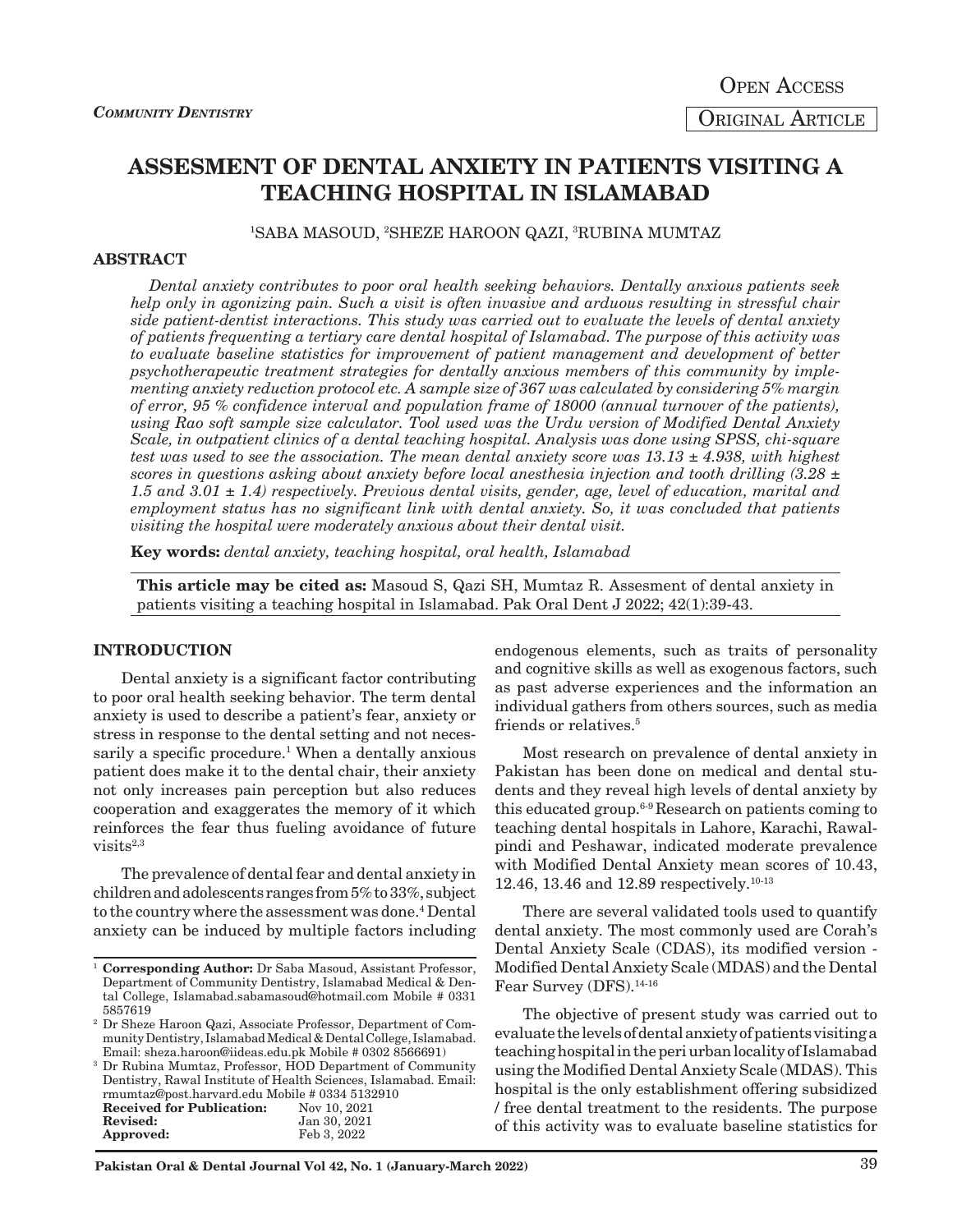improvement of patient management and development of better treatment strategies for dentally anxious members of this community

# **METHODOLOGY**

A cross sectional survey was conducted on adult patients (18 years plus) visiting a dental teaching hospital in Islamabad to check the levels of dental anxiety and its association with various variables.

The annual turnover of patients coming to the outpatient department of the hospital was approximately 18000. Hence a sample size of 367 was calculated by considering 5% margin of error, 95 % confidence interval and population frame of 18000. Raosoft sample size calculator was used.

The data collection tool was the Modified Dental Anxiety Scale questionnaire on dental anxiety with the section one consisting of questions on demographic variables like age, gender, marital status, working status, educational level and past dental visits. Section 2 had five questions with options on a Likert scale with score range of 'not anxious (score 1)', 'slightly anxious (score 2)', 'fairly anxious (score 3)', 'very anxious (score 4)' and 'extremely anxious (score 5)'. Total score was the sum of all five questions in section 2, thereby giving a range of 5-25. Based on the total scores, categories are labeled with score ranges of "Not anxious (5)", "Mild anxiety (6-10)", "Moderate anxiety (11-14)", "High anxiety (15-18)", "Extreme anxiety/dental phobia (19- 25)".18 MDAS questions were translated into Urdu language by subject specialists for reducing bias. To ensure that the translation captured the true version of the English MDAS, a draft was initially piloted on 19 patients, modifications and revisions were made with a resultant Cronbach alpha value of 0.94 obtained.

The Modified Dental Anxiety Scale with its Urdu translation was added to the log books of second year dental students in 2015 and included in the curriculum for the practical quota of the subject of Community Dentistry. For the present study, after approval from Institutional Review Board, data was retrieved from the students log books (2017-2019), because after 2019, COVID affected the patient flow. Data of patients aged 18 and above were included in the study whereas, incompletely filled forms were excluded. The data was then entered in SPSS (Statistical Package of social sciences) and analyzed over a period of four months (June-September 2021).

#### **RESULTS**

Analysis was carried out on randomly selected sample of 367. The sample had 242 (66%) females and 125 (34%) males. The ages ranged between 18-83 years giving a mean age of 35 years± 13.83 years with

a median and mode of 34 and 18 years respectively. Most of our adult patients were married 254 (69%) with 113 (31%) single/divorced/widowed. A majority 256 (70%) had had a previous dental experience while for 111 (30%) patients; this was their first visit to a dentist. In terms of education level 26% were illiterate, 10% had 5 years of primary education till grade 5, 34% had secondary schooling till grade 10 and 30% with university education. More than half of the study subjects were either unemployed or students 252 (69%) while only 115 (31%) were employed.

The mean dental anxiety score was  $13.13 \pm 4.938$ out of 25, with minimum and maximum scores of 5 and 25 respectively. The highest scores were obtained on the question about anxiety before a local anesthesia  $(3.28 \pm 1.50)$  out of 5) followed by anxiety before tooth drilling  $(3.01 \pm 1.40 \text{ out of } 5)$ . The lowest score for dental anxiety was for the question about anxiety before scaling  $(2.05 \pm 1.15)$ . Descriptive distribution of percent anxiety levels and mean score for each MDAS question is summarized in figure 1 and table 1 respectively.

Overall, as a group high anxiety was expressed by 80 (22%) patients while 60 (16%) were extremely anxious / phobic. Percentage of study population lying in each dental anxiety category is summarized in figure 2.



Fig 1: Percent distribution of anxiety levels as per MDAS question

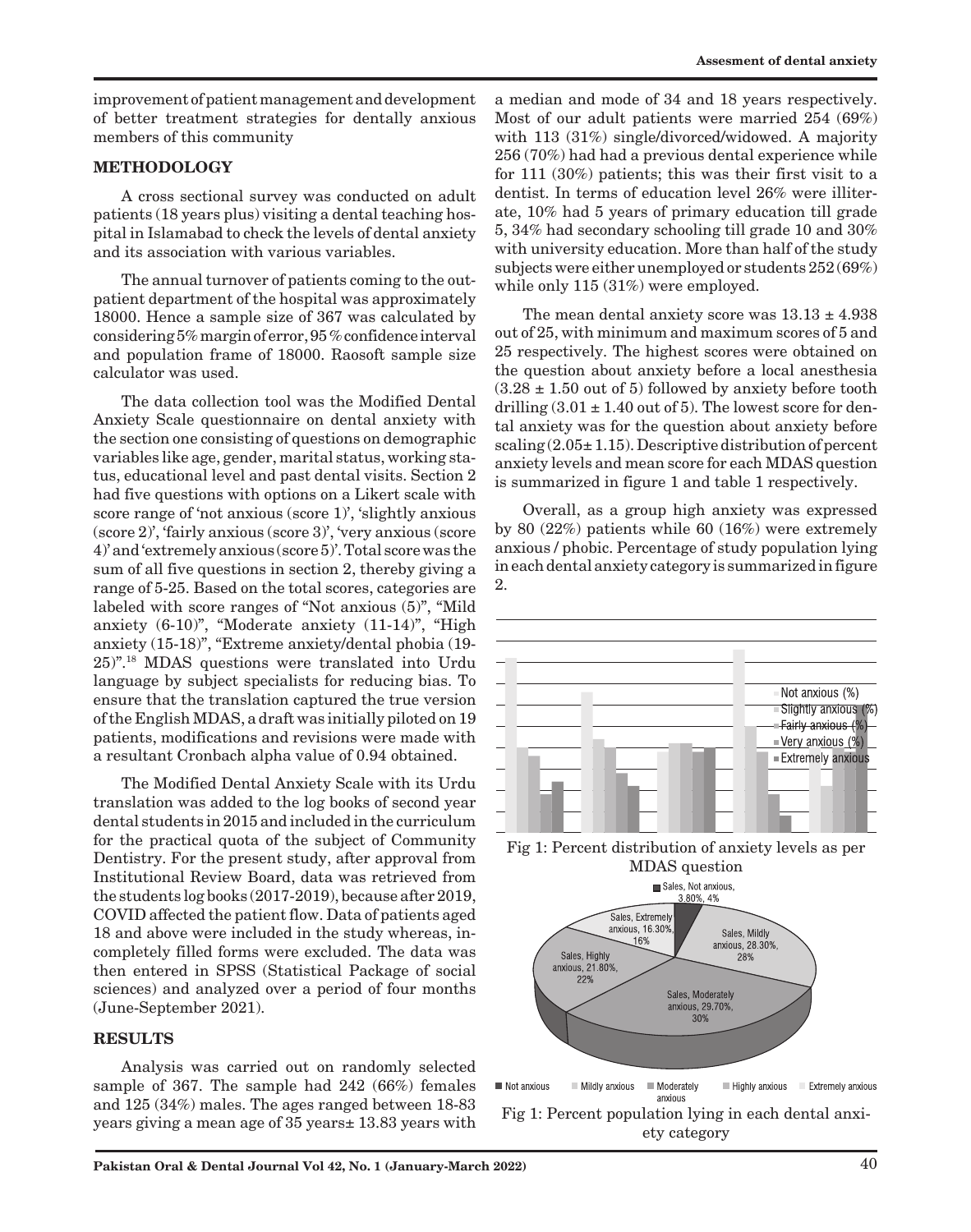| S. No          | Question                              | <b>Mean</b> | <b>Standard Deviation</b> |
|----------------|---------------------------------------|-------------|---------------------------|
|                | Feeling about Rx tomorrow             | 2.31        | ± 1.39                    |
| $\overline{2}$ | Feeling while waiting in waiting room | 2.49        | ± 1.37                    |
| 3              | Feeling just before tooth drill       | 3.01        | ±1.40                     |
| $\overline{4}$ | Feeling just before scaling           | 2.05        | $\pm 1.15$                |
| $\overline{5}$ | Just before local Anesthesia          | 3.28        | $\pm 1.50$                |
|                |                                       |             |                           |

# TABLE1: MEAN SCORES OF MODIFIED DENTAL ANXIETY SCALE QUESTIONS

# TABLE 2: CORRELATION OF DIFFERENT FACTORS WITH ANXIETY LEVEL CATEGORIES

| <b>Characteristics</b>   |                                     | <b>Anxiety Level Categories</b> |                  |                           |                  |                          |                                    |                         |         |
|--------------------------|-------------------------------------|---------------------------------|------------------|---------------------------|------------------|--------------------------|------------------------------------|-------------------------|---------|
|                          |                                     | No n<br>$(\%)$                  | Mild n<br>$(\%)$ | Mod-<br>erate n<br>$(\%)$ | High n<br>$(\%)$ | Ex-<br>treme n<br>$(\%)$ | <b>Total</b><br>$(\%$ of N<br>367) | Chi-<br>square<br>value | p-value |
| Age                      | 18-40                               | 8(3)                            | 75 (29)          | 75(29)                    | 58 (22)          | 44(17)                   | 260(71)                            | 1.859                   | 0.762   |
|                          | 41 &<br>above                       | 6(6)                            | 29 (27)          | 34 (32)                   | 22(21)           | 16(15)                   | 107(29)                            |                         |         |
| Gender                   | Males                               | 7(6)                            | 39(31)           | 35(28)                    | 29 (23)          | 15(12)                   | 125(34)                            | 4.273                   | 0.370   |
|                          | Females                             | 8(3)                            | 64 (26)          | 74(31)                    | 51(21)           | 45(19)                   | 242 (66)                           |                         |         |
| Marital<br><b>Status</b> | Unmar-<br>ried                      | 2(2)                            | 36(32)           | 30(26)                    | 28(25)           | 17(15)                   | 113(31)                            | 6.993                   | 0.537   |
|                          | Married                             | 13(5)                           | 67(26)           | 79 (31)                   | 52(21)           | 43(17)                   | 254 (69)                           |                         |         |
| Working<br>status        | Non-<br>working/<br>student         | 9(4)                            | 67(27)           | 76 (30)                   | 51(20)           | 49 (19)                  | 252 (69)                           | 6.819                   | 0.146   |
|                          | Working                             | 6(5)                            | 36(31)           | 33(29)                    | 29(25)           | 11(10)                   | 115(31)                            |                         |         |
| Educa-<br>tion level     | Not edu-<br>cated                   | 6(6)                            | 22(23)           | 28 (29)                   | 19(19)           | 22(23)                   | 97 (26)                            | 16.939                  | 0.152   |
|                          | Primary                             | 0(0)                            | 13(36)           | 7(20)                     | 8(22)            | 8(22)                    | 36(10)                             |                         |         |
|                          | Metric                              | 7(6)                            | 33(27)           | 39 (32)                   | 24(19)           | 20(16)                   | 123(34)                            |                         |         |
|                          | Gradu-<br>ation &<br>above          | 2(2)                            | 35(31.5)         | 35(31.5)                  | 29 (26)          | 10(9)                    | 111(30)                            |                         |         |
| Past den-<br>tal visit   | N <sub>o</sub><br>dental<br>history | 4(3)                            | 38 (34)          | 24(22)                    | 24(22)           | 21(19)                   | 111(30)                            | 6.391                   | 0.172   |
|                          | Dental<br>history                   | 11(4)                           | 65 (26)          | 85 (33)                   | 56 (22)          | 39(15)                   | 256 (70)                           |                         |         |

The anxiety levels show a decreasing trend as age increases. However, age and dental anxiety were not significantly linked (p= 0.762). Although high dental anxiety was predominated by males (23%) as compared to females (21%), extreme dental anxiety/dental phobia was dominated by females (19%) as compared to males (12%), but overall gender too was not statistically significant(p= 0.370). Considering marital status, extreme dental anxiety/phobia was predominated by married (17%) as compared to unmarried (15%). Again, statistically this was not a significant association (p=0.537).

Educational level showed no particular trend with levels of dental anxiety (p= 0.152). Similarly, patients currently employed or those who were unemployed & were students also didn't show any particular trend with levels of dental anxiety and the association was also not found to be significant ( $p= 0.146$ ). Those who had previous history of dental visits showed less anxiety as compared to those who were having their first visit, but again the association was not proved to be statistically significant (p=0.172).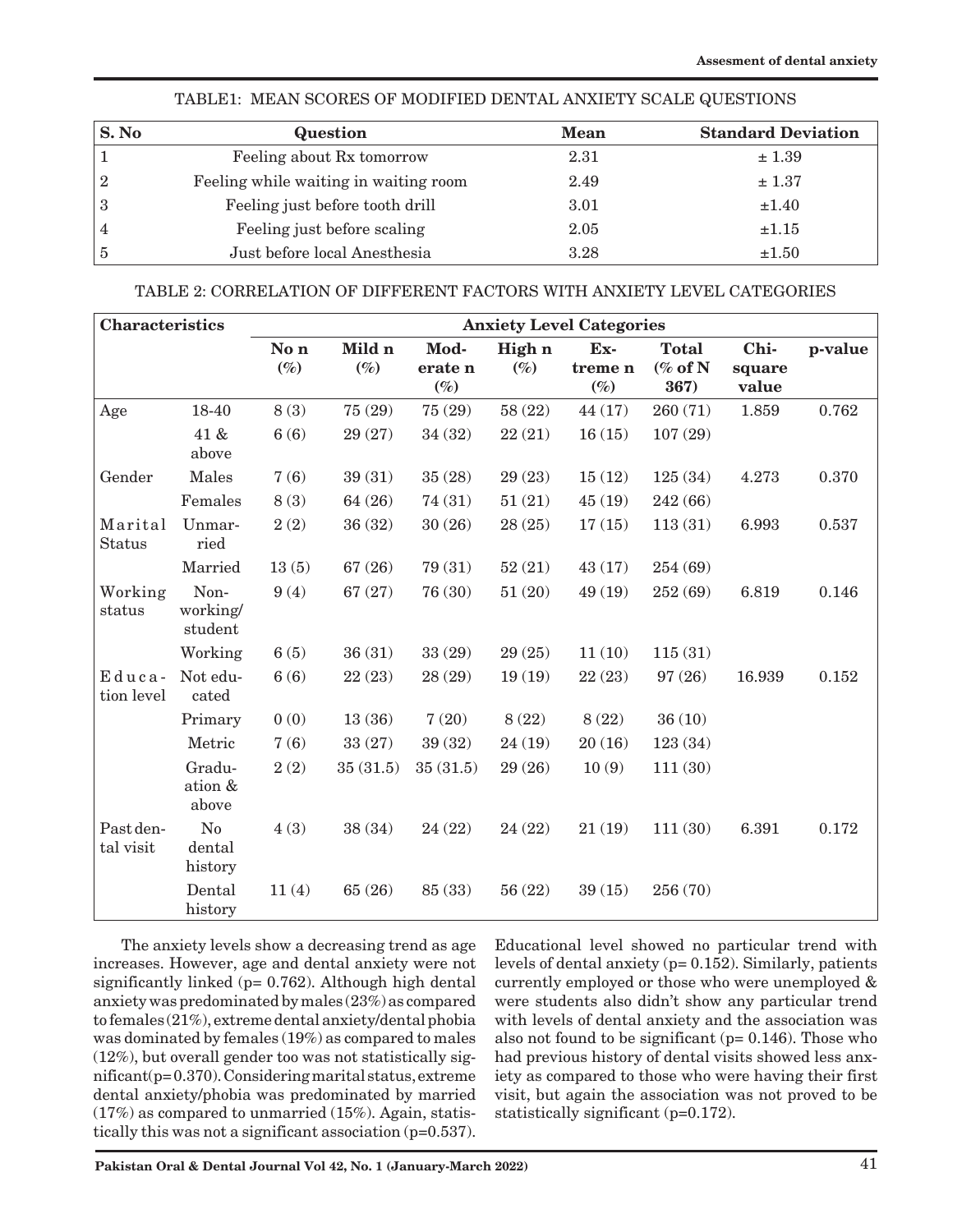Summary of factors correlated with anxiety level categories is provided in table 2.

# **DISCUSSION**

The present study showed the prevalence of mild, moderate and high dental anxiety at 28%, 30% and 22% respectively. Only 4 % of the study group had low anxiety suggesting that despite technological advancements made in modern dentistry, anxiety associated with dental treatment was widespread in the study groups. The study sample had predominantly female patients reaffirming the fact that men are more likely to ignore their oral health and have poorer oral hygiene habits. Hence they visit dentists less frequently while women exhibit better oral health behaviors.<sup>17</sup> Regarding their education level almost 26% of the study group was illiterate but remarkably level of anxiety was not affected by the levels of education showing similar trend. A finding similar to other studies showing dental fear and anxiety were not affected by education level.18 Although in this study age and anxiety levels were not significantly (p=0.762) linked but they showed a decreasing trend with increasing age. In previous reports which are in compatible with our results, age was strongly associated with dental anxiety and younger subjects were more anxious than older ones.19 Although females showed a higher degree of extreme level of anxiety than males but no significant association was found between gender and anxiety. Although the findings of the present study are similar to a 2019 Indian study by Piano RP et al who concluded that gender, age and type of procedure did not influence anxiety.<sup>20</sup> However, it does not resonate with a Saudi study where female patients were found to be more anxious.<sup>21</sup> This result may be attributed to cultural differences.

The MDAS questions on chair side procedures of feeling before a local anesthetic injection and drilling of the tooth were found to contribute most to high and extreme anxiety. This is concurrent to a study led by Singh R et al that identified one of the most fear-provoking stimuli was the dental drill.<sup>22</sup> Similarly, Crawford S et al quantified that a significant number of patients cancelled their appointments simply because they were afraid of the injection.23 Another factor influencing the levels of anxiety was past dental history which showed a significant association a finding that is again another reiterating theme in many studies.<sup>24</sup> However, a point to be highlighted is that in the present study, our question was limited to a history of previous dental visit and did not extract whether the previous experience was negative or not. A Saudi study concluded that patients with previous unpleasant dental experience were associated with increased MDAS score.<sup>25</sup>

It is well known that dental anxiety can be prompted by provider-related, environment-related or personal factors.26 For better patient management it is essential to assess levels and triggers of anxiety. The dental practitioner can then aim to reduce the environmental and practitioners related factors. Dentally anxious patients will avoid visiting a dentist unless in severe pain. Such a visit is often invasive and if the dentist is unaware of the patient's anxiety, the encounter can be stressful. Dentists in teaching hospitals are often hard pressed for time with long waiting lines of patients. Since using the MDAS questionnaire pre-treatment does not escalate anxiety, it is recommended that screening of patients should become a part of the chair side protocols in the diagnostic clinic and entered into patient record file. <sup>27</sup> This will forewarn the treating dentist to strategize the chair side manner and time duration, thus encouraging further visits. Research has shown that regular atraumatic dental visits lessen dental fear.28 The dental personnel of the hospital should have regular trainings on psycho-therapeutic strategies for handling anxious patients.

# **CONCLUSION**

Patients were found to be moderately anxious about their dental visit. The anxiety levels showed a decreasing trend as age increased. High dental anxiety was noticed in males and extreme dental anxiety was more married individuals. Educational level and employment status showed no particular trend dental anxiety levels. However, none of these factors showed any significant association with dental anxiety. As, anxiety not only increases pain perception but also reduces cooperation which ultimately leads to avoidance of future visits. Awareness of patients' dental anxiety level and the utilization of anxiety reducing protocol during treatment may encourage routine care.

#### *ACKNOWLEDGEMENTS*

We are thankful to our 2nd year BDS students who helped us collect the data

#### **REFERENCES**

- 1 Eitner S, Wichmann M, Paulsen A, Holst S. Dental anxiety--an epidemiological study on its clinical correlation and effects on oral health.J Oral Rehabil. 2006;33(8):588-93.DOI:10.1111/j.1365- 2842.2005.01589.x
- 2 Loggia ML, Schweinhardt P, Villemure C, Bushnell MC. Effects of psychological state on pain perception in the dental environment. J Can Dent Assoc. 2008;74(7):651-6
- 3 Al Absi M, Rokke PD. Can anxiety help us tolerate pain? Pain. 1991;46(1):43–51
- 4 Gatchel RJ. The prevalence of dental fear and avoidance: Expanded adult and recent adolescent surveys. J Am Dent Assoc. 1989;118:591-93.
- 5 Beaton L, Freeman R, Humphris G. Why are people afraid of the dentist? Observations and explanations. Med Princ Pract. 2014;23:295-301.
- 6 Attaullah, Ayyaz Ali Khan.Prevalence of Dental Anxiety among